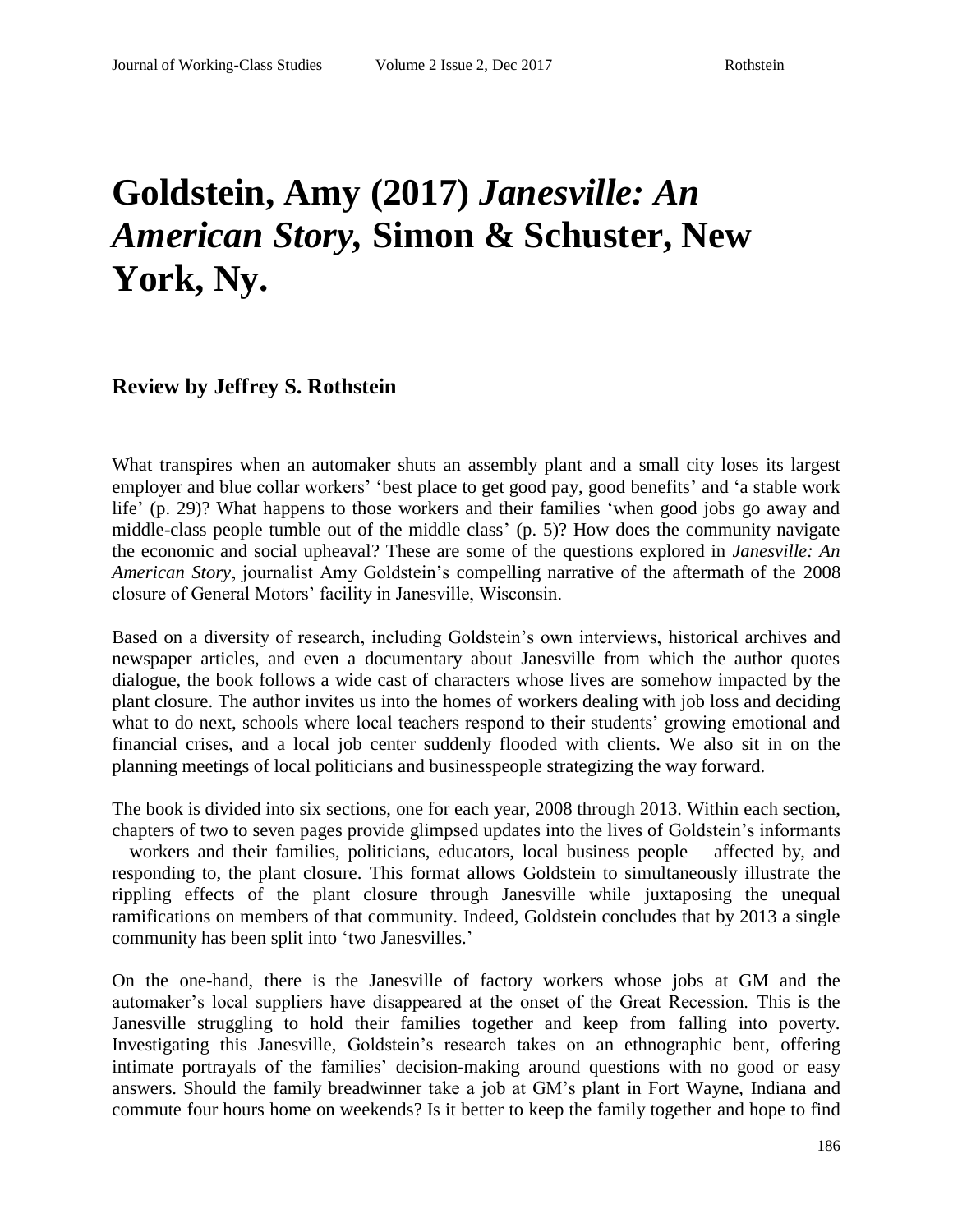a decent paying job locally? Is it worth trying to retrain at the local community college, and for what job? As the book progresses, we see the consequences of those decisions – the loneliness of living away from home in Fort Wayne; teenagers with multiple jobs buying groceries and dipping quietly into the closet at school stocked with donated clothes and toiletries; laid off workers with new degrees unable to match the incomes they enjoyed at GM.

On the other hand, there is the Janesville of the local businesspeople and politicians who can afford to be 'ambassadors of optimism' (Chapter 28). They view the GM plant closure as a challenge, and perhaps even an opportunity to rebrand the city. They attend fundraising banquets for local charities and celebrate the victories of Republican Governor Scott Walker and local Congressman Paul Ryan. We get to know the local bank executive as she teams up with a billionaire from Janesville's traditional rival, Beloit. The two women form and lead Rock County 5.0, a business coalition promoting a five-year strategic plan to overcome the two communities' economic dependence on, and identification with, the automotive industry.

Those looking for complex theoretical analyses of this material will not find much beyond this idea that the plant closing resulted in a split of this community into two Janesvilles. There are some startling statistics on the failure of retraining programs to improve graduates' earnings over their counterparts who just went and looked for a new job, as well as some jobs data that calls into question the efficacy of local economic initiatives. But the implications of these empirical findings are mostly left for readers to discern.

Amy Goldstein is a journalist, not a scholar. Her goal is not to contribute to academic debates, but to convey and conjure the very emotions that academic writing frequently eschews. She does so to great effect in this work of creative non-fiction, particularly as she incorporates her subjects' recollections of what they were saying and thinking at seminal moments into scenes written in the present tense. For example, Chapter 20 opens with the line '*Just get going*, Matt Wopat whispers to himself. *Go*.' He is behind the wheel of his pickup readying himself for the drive to his new job at GM's plant in Fort Wayne. His wife and daughters 'are crowded together. He watches them as if in a picture frame. They're crying. They're blowing kisses his way' (p. 103). In the chapter Discovering the Closet, a student introduced to the closet in her high school stocked with donated clothes and toiletries 'is overwhelmed by this thought that is hitting her, all of a sudden. 'There's [sic] more kids like me!'' (p. 182).

If there is fault to be found in this narrative, it lies in the caricature of Janesville before the plant closing as the bucolic, tight-knit community with a 'can-do spirit' to which Goldstein refers repeatedly. Those of us familiar with Janesville before the plant closure knew a more complicated workplace and city. My own book depicts a GM workforce with schisms between Janesville natives and workers who had transferred from other states after the automaker closed their plants. Furthermore, Goldstein's description of Paul Ryan as rising from 'one of three sprawling families in town known collectively as the 'Irish Mafia' because of an outsized role in construction that made many of the Ryans wealthy' (p. 37) suggests a city of some historic class divisions. In fact, though Ryan links his politics to 'the values and people of Janesville' (p. 225), Goldstein is careful to point out that he does not win a majority of the Janesville vote and, after being introduced as Mitt Romney's 2008 running mate, is forced to hold his 'homecoming' outside his own congressional district to avoid pro-union demonstrators.